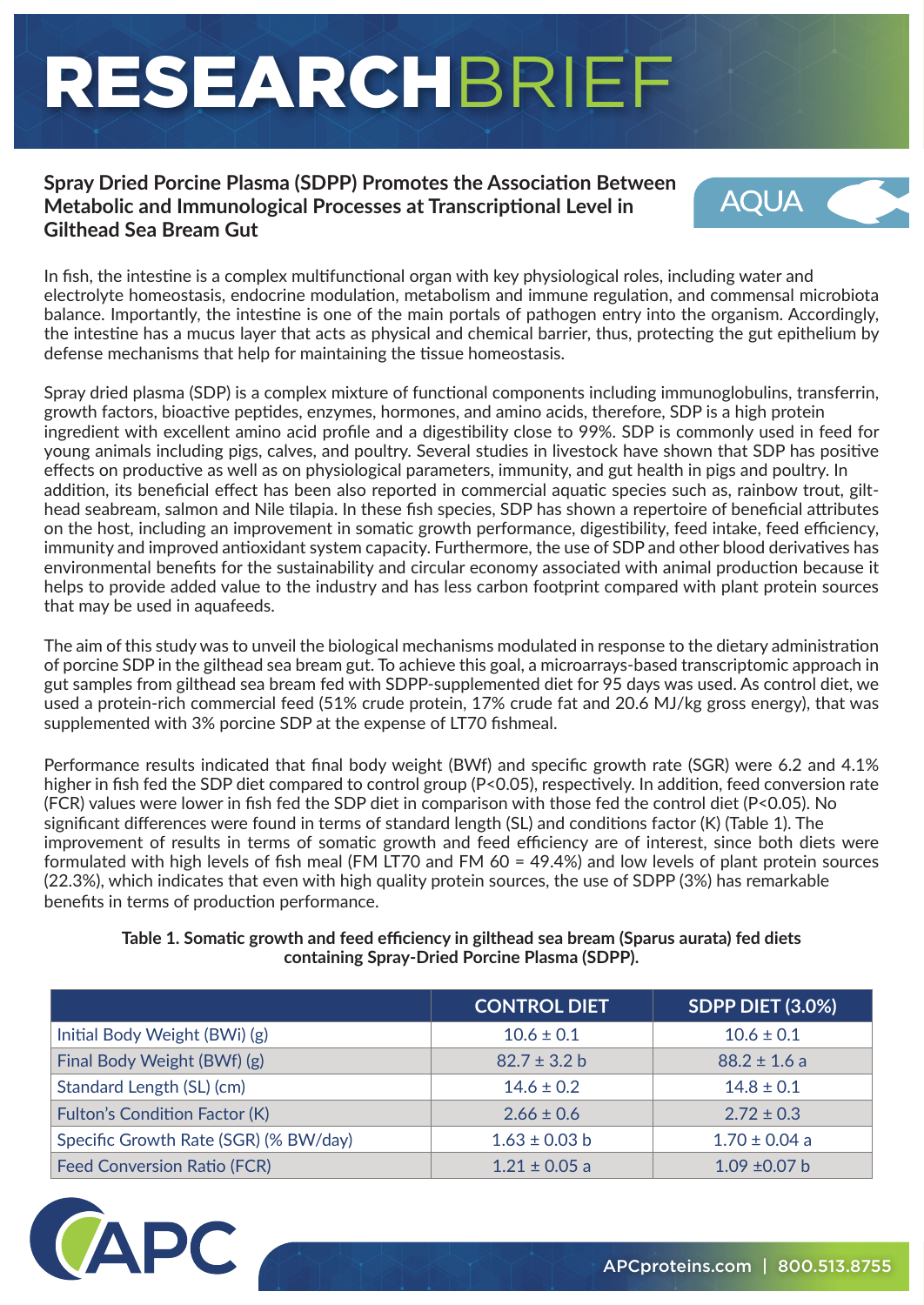## RESEARCHBRIEF

We used a microarray for understanding the effect of the diet on the gut transcriptome, since the transcriptomic signature of a tissue is a useful approach for providing insight into the tissue-specific responses to the diet composition. The microarray analyses showed a total of 803 (468 up- and 335 down-regulated) differential expressed genes (DEGs) (Figure 1).



**Figure 1. Anterior intestine microarrays-based transcriptomic analysis for gilthead sea bream fed the SDPP diet.** Number of total differential expressed genes (DEGs). The green (upregulation) and red (downregulation) color scheme indicates the gene modulation according to its magnitude interval (fold-change).

In order to properly understand the effect of changes in gene expression on the gut, different bioinformatic tools were used in order to identify to which biological processes were these genes involved (Figure 2).

The functional network analysis revealed that dietary inclusion of SDPP induced sustained changes in 120 biological processes, grouped in 12-clusters. Among them, the metabolic-related process (cellular catabolic process, organic substance catabolic process, protein metabolism process), protein transport, and leukocyte mediated immunity were interacting in the main interactome network (Figure 2).

**Figure 2. Pie chart distribution of significantly enriched terms based on the biological functions in the anterior intestine of gilthead sea bream fed the SDPP diet.** It is represented the percentage of the significantly differentially expressed genes in each principal cluster.



Our team of scientists initiates research *where we seek to understand how our functional proteins work, resulting in more than 600 published journal articles.*